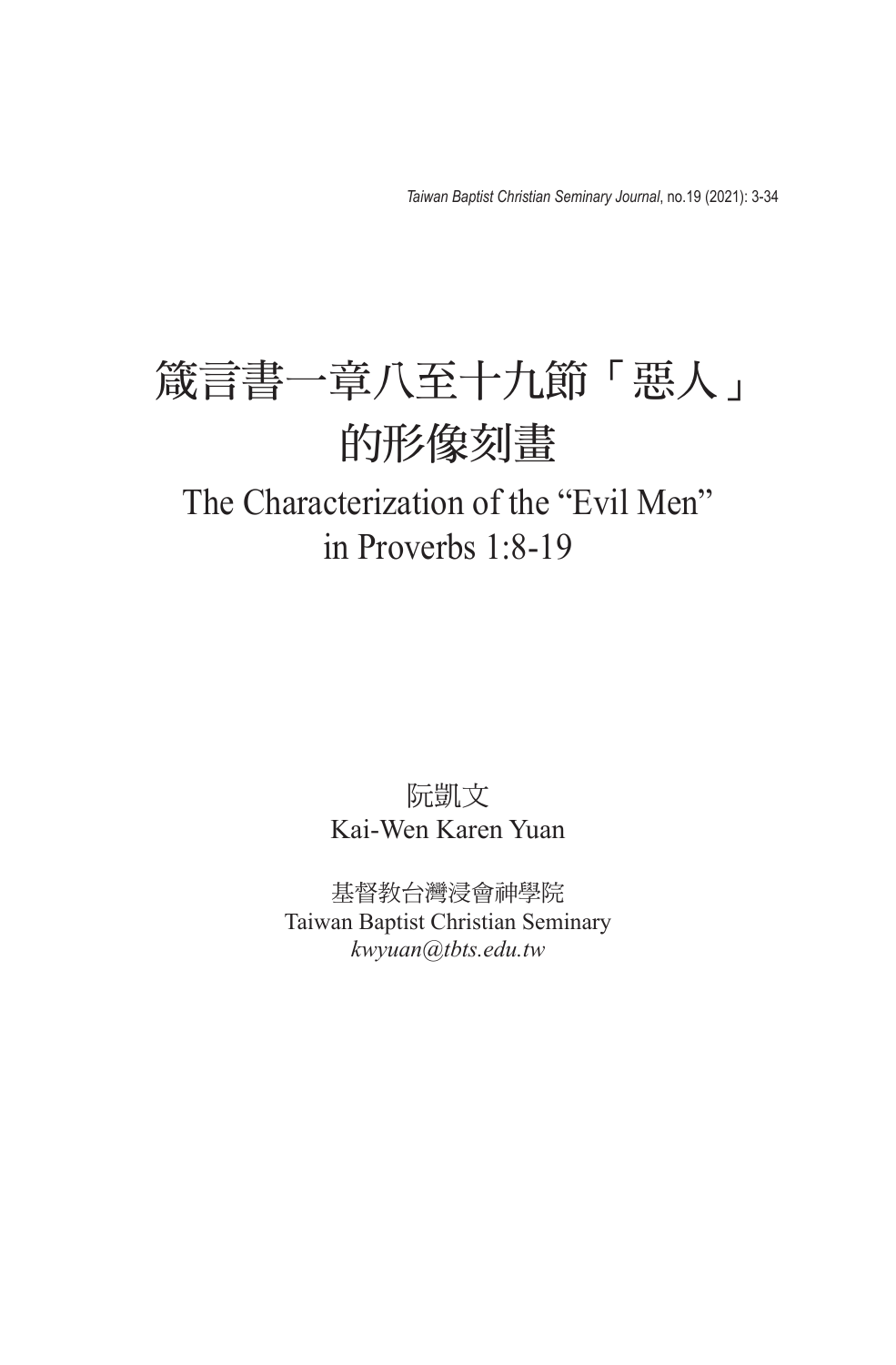### 摘要

本文旨在關注箴言書首篇訓誨錄(1:8-19)所描繪的「惡 人﹐形像,藉文學分析法與希伯來文釋經,以深入了解經文明顯 或隱含呈現的惡人特徵,並從中汲取意涵。本訓誨錄包含父親、 年輕人與「惡人」三個文學角色。「惡人」是一切作惡之徒的表 型,他們不只為非作歹,也引誘人跟隨行惡。父親是全篇訓誨錄 的教導者,警戒年輕人提防惡人。他從一位年長智者的視角刻畫 惡人樣貌,並揭露虛謊背後的真相。他經由先建構再解構的顛覆 手法,顯明惡人表裡不一的樣貌與似是而非的誘騙伎倆。研究顯 示,本訓誨錄不謹教導躲避試探、遠離惡事的道德原則,也蘊含 選擇智慧、敬畏耶和華的神學意義。

關鍵字:訓誨錄、罪人/惡人、引誘、敬畏耶和華、道路隱喻